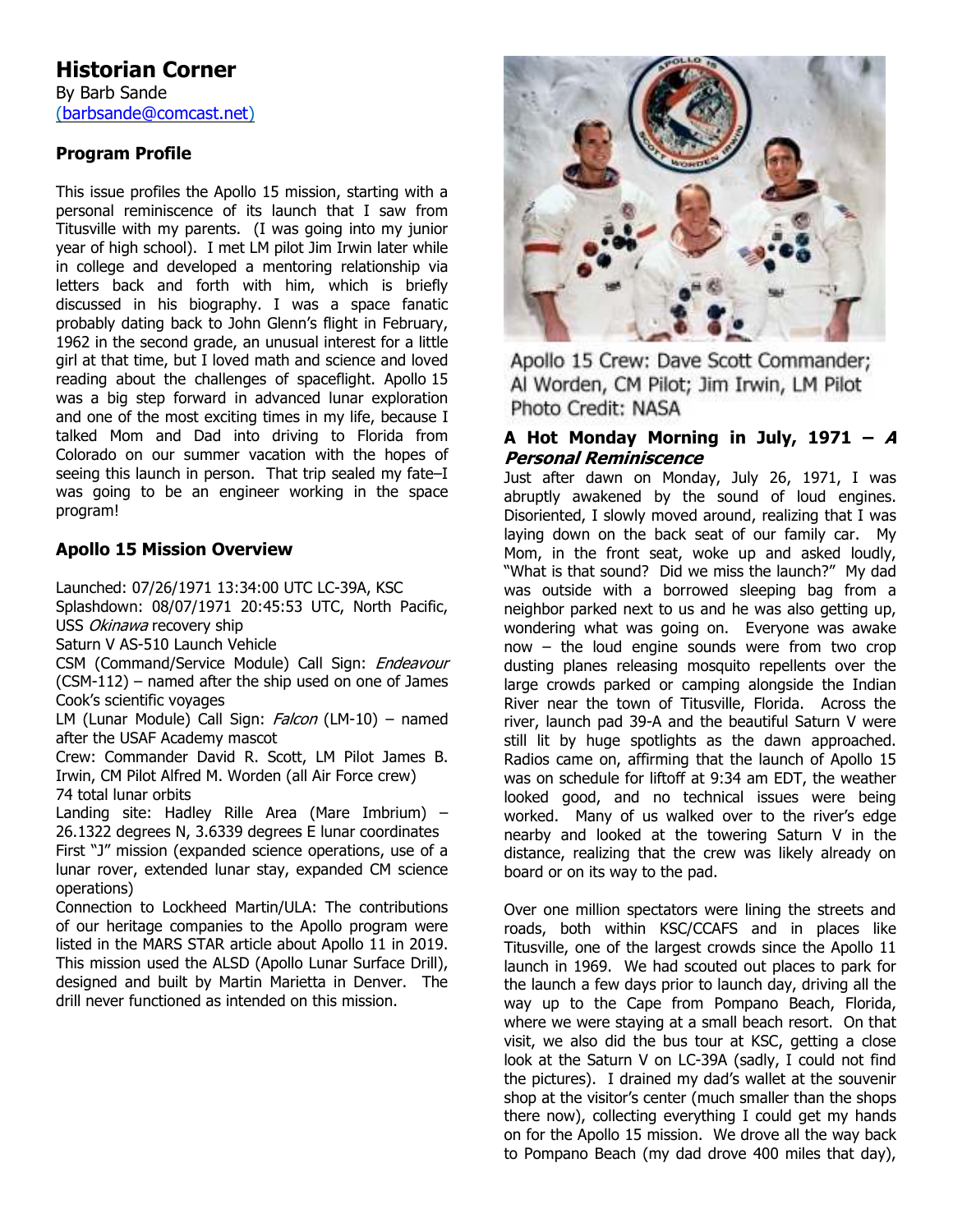tired but excited about the events that were coming in a few days. On the day before the launch (Sunday, July 25), we got up at 4:00 AM, having packed the car the night before, and headed north again, arriving in Titusville and scoring a parking spot for  $$20 - my$  dad was outraged by that  $cost - at a$  little park area on the south end of town, not far from where the NASA causeway joins Highway 1. We were allowed to leave the parking spot to go to restaurants for meals and to the displays that were in the shopping mall nearby. That evening, everyone in that dirt parking area made lots of friends as we were all watching the activity directly across the river. We retired to the uncomfortable car seats and a borrowed sleeping bag and tried to get some rest.

Back to the morning of the launch: everyone was buzzing about the crop duster planes and the imminent launch. An entrepreneurial person nearby in the parking area was selling cinnamon rolls and doughnuts and the coffee was extremely popular with the adults. Our parking area also had port-a-potties for the "important" stuff (probably justifying the \$20 fee). The sun had risen, and the temperatures started to climb—Florida in July—and we all found places to sit along the Indian River on the ground; a few smart people had chairs or were sitting on the roofs of their cars if they were closer to the river. Of course, several people had radios and even a few small portable TVs. I was bursting with energy and nervousness, clutching my small Kodak Instamatic camera, and shading my eyes from the sun.

The countdown continued. At T-8 seconds, the five F-1 engines of the Saturn V were ignited with their combined thrust of 7.6 million pounds, and the exhaust plumes extending a long way on either side of the launch pad. For the observers across the Indian River, this was a silent event except for cheers and "aahs" of the crowd, as the sound of ignition had not traveled that far yet. At T-0, the huge rocket began its slow climb away from the pad and then the sound hit us in waves!! I was crying and trying to watch and take pictures with my tiny camera all at the same time, while the noise and vibrations shook me and the ground beneath me. I have never heard or seen anything like that since, in the many years of watching Titan, STS, Atlas, Delta and other launches. Those subsequent launches were always impressive, but the Saturn V was in another class. Apollo 15 headed downrange and we were able to see and cheer Stage I/II separation.

The launch was over, a most astonishing experience for everyone gathered there. Mom, Dad and I headed back to the car, laughing at people scrambling to get out and get to the major highways. My dad took a picture with my Instamatic of a pair of shoes that someone had left behind. We finally got on the road around noon and drove all the way to the Huntsville, Alabama, area that evening. The next day, we toured the Alabama Space

and Rocket Center, then continued our drive back to Colorado, taking a few more days to get there. We pulled into the driveway of our home in Aurora on Friday, July 30, about one hour before *Falcon* separated from *Endeavour* and headed to the lunar surface. I raced inside to turn on the TV and did not leave it very often over the next week. Now it's time to move into the actual program profile of Apollo 15; most of the profile will be about the excursions done on the moon.

### **Apollo 15 Heads to the Moon**

Apollo 15's launch was in a more southerly direction because of the extra weight on-board, resulting in a lower park orbit of 90 nautical miles. The Lunar Module (LM) *Falcon* on this first J-mission weighed 4,000 pounds more than an H-mission LM because of increased fuel and oxidizer tank sizes, added science experiments and instrumentation, additional batteries and solar cells, and the 500-lb weight of the new Lunar Rover Vehicle (LRV), built by Boeing.

At 11:36 minutes into the mission, the S-IVB engine shut down, leaving Apollo 15 in their low orbit. The engine fired again at 2:50:02 into the mission, setting Apollo 15 on its TLI (trans-lunar injection) trajectory towards the moon. The S-IVB stage was jettisoned and impacted the moon about an hour after the crew arrived in lunar orbit.

The crew, with Commander Dave Scott, LM Pilot Jim Irwin, and CM Pilot Al Worden, were pleased with the booster performance and they had a nominal LM extraction and docking. Scott was the only veteran astronaut in the group and his first mission (Gemini 8 with Neil Armstrong) was shortened significantly when their spacecraft started spinning uncontrollably after docking with an Agena upper stage due to an RCS thruster failure. He also served as the CM pilot on the Apollo 9 mission in March, 1969. Irwin and Worden were rookies and all three were in the Air Force; coincidentally, all three also attended the University of Michigan for engineering studies.

## **Arrival at the Moon; Falcon to the Surface**

After having only minor technical issues on the way to the moon and only requiring two course corrections (four had been planned), Apollo 15 performed a successful SPS (Service Propulsion System) burn on the far side of the moon and entered lunar orbit on July 29. The SPS then performed a descent orbit insertion burn of 24.53 seconds, with both craft now in a much lower orbit of 58.5 by 9.6 nautical miles. As the crew rested, Mission Control noted that the orbit was becoming increasingly elliptical due to mass concentrations on the lunar surface, so corrections were made with the RCS thrusters on July 30 before separation.

Falcon separation was attempted at 100:15:36 mission elapsed time but was unsuccessful; this was due to a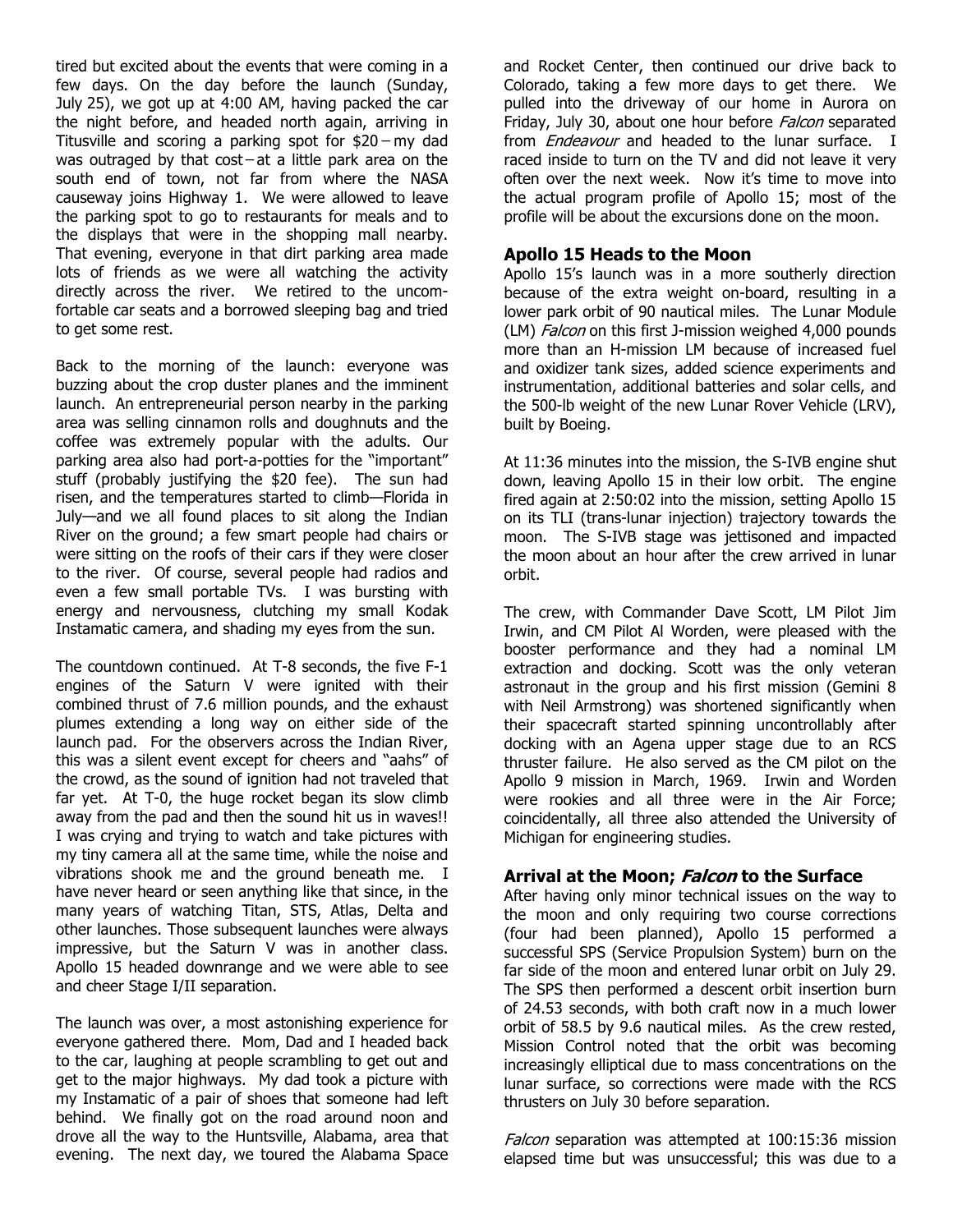loose instrumentation umbilical that was fixed, and separation was successful 25 minutes later. CM pilot Worden executed an SPS burn to raise the orbit of Endeavour to prepare for his scientific work. Falcon began its descent at a slightly higher altitude than planned; the crew could not see surface features initially because of the LM descent attitude, but a pitch-over event allowed them to see the surface in front of them. Commander Scott did not recognize any features from training and was concerned they would overshoot the intended landing site, but he finally recognized the Hadley Rille and began the maneuvering to try and target the planned landing site. The larger engine bell on this J-Mission LM descent stage kicked back so much dust that the surface was invisible; the very second LM Pilot Irwin called "Contact," Scott shut off the descent engine, leading to a hard drop to the surface because they feared reflective energy from the engine would damage the LM structure. Falcon was near a small crater and leaning back at an angle of 6.9 degrees and to the left at 8.6 degrees, still below the maximum acceptable tilt angles; they were also over 2,000 feet from the desired landing site, but that was irrelevant with the ability to use the rover.

## **Stand-Up EVA; EVA-1**

After landing, a sleep period was scheduled for Irwin and Scott, as their first EVA was planned to be seven hours long. Scott was concerned about the landing site and clearances, so they got permission to put on their spacesuits, depressurize the LM and remove the top hatch and docking mechanism. Scott stood on top of the ascent engine cover and put his head outside. He did a 22-picture stereo panorama and other photos of the terrain and was relieved to see that clearances were quite good, with no huge boulders nearby to impede the rover. Thirty minutes after opening the hatch, Scott reentered, closed the hatch and *Falcon* was repressurized.

While Irwin and Scott slept, the pressure inside the descent engine oxidizer tanks slowly dropped; the lowspeed telemetry during the night mode made it difficult to understand the cause, but Mission Control was unwilling to wake the crew. Finally, the crew was awakened one hour early, and they transitioned to highdata-telemetry. This revealed that the valve of the urine transfer device was open even though the receptacle was capped, resulting in a loss of about 8 pounds of oxygen (out of 95 total pounds, with half of that being reserve). Scott and Irwin noted in the post-flight debrief that Mission Control should have awakened them as soon as the leak was detected.

Now that the crew was awake, they started preparations for the first lunar EVA. Those preparations took four hours before Mission Control gave the GO to depressurize the LM. Scott backed out of the LM, came down the stairs, and became the seventh man on the lunar surface. His words: "As I stand out here in the

wonders of the unknown at Hadley, I sort of realize there's a fundamental truth to our nature. Man must explore. And this is exploration at its greatest." Irwin joined him a few minutes later and they spent some time setting up the new and improved television camera to monitor the deployment of the rover. Irwin also collected a contingency sample in case they had to evacuate the surface in a hurry.

The LRV deployment was relatively easy, using a system of lanyards and pulleys, with most of the deployment being automatic. Let's briefly explore the rover development and design:

#### **Overview – Lunar Rover Vehicle**

Boeing won the LRV contract in October, 1969, beating out Bendix, Grumman and Chrysler. A major subcontractor was General Motors Defense Research Laboratories in Santa Barbara, California. Boeing used facilities in Seattle and Kent, Washington, and Huntsville, Alabama, for design, build, integration and test. Four LRVs were built, and development only took 17 months; the LRV proved to be very reliable, safe, and flexible during lunar operations.

The LRV had a mass of 460 pounds and could hold a payload of 1,080 pounds (astronauts in full suits, tools, and collected samples). Built using aluminum alloy tubing for the frame, the LRV had side-by-side seats of tubular aluminum with nylon webbing. The wheels were unique designs by GM and were called "resilient" wheels; they used aluminum hubs and tires with zinccoated steel strands, along with titanium chevrons on the wheel/surface contact area to provide traction. Each wheel had its own electric drive, a DC motor capable of 0.25 horsepower and brake system. Overall power was provided by two 36-volt silver-zinc-potassium hydroxide non-rechargeable batteries, charged to 121 Amp-Hours. The LRV was driven using a T-shaped hand controller and navigation was provided by a directional gyro and odometer. An operational constraint of LRV operations was known as the walk-back limit, based on the consumables in the astronaut suits if the rover failed and the astronauts had to walk back. The rover was always driven to the furthest planned distance first, then returned along a traverse back to the LM. On Apollo 15, the LRV traveled a total of 17.25 miles, with a maximum range from the LM of 3.1 miles and a longest traverse of 7.75 miles.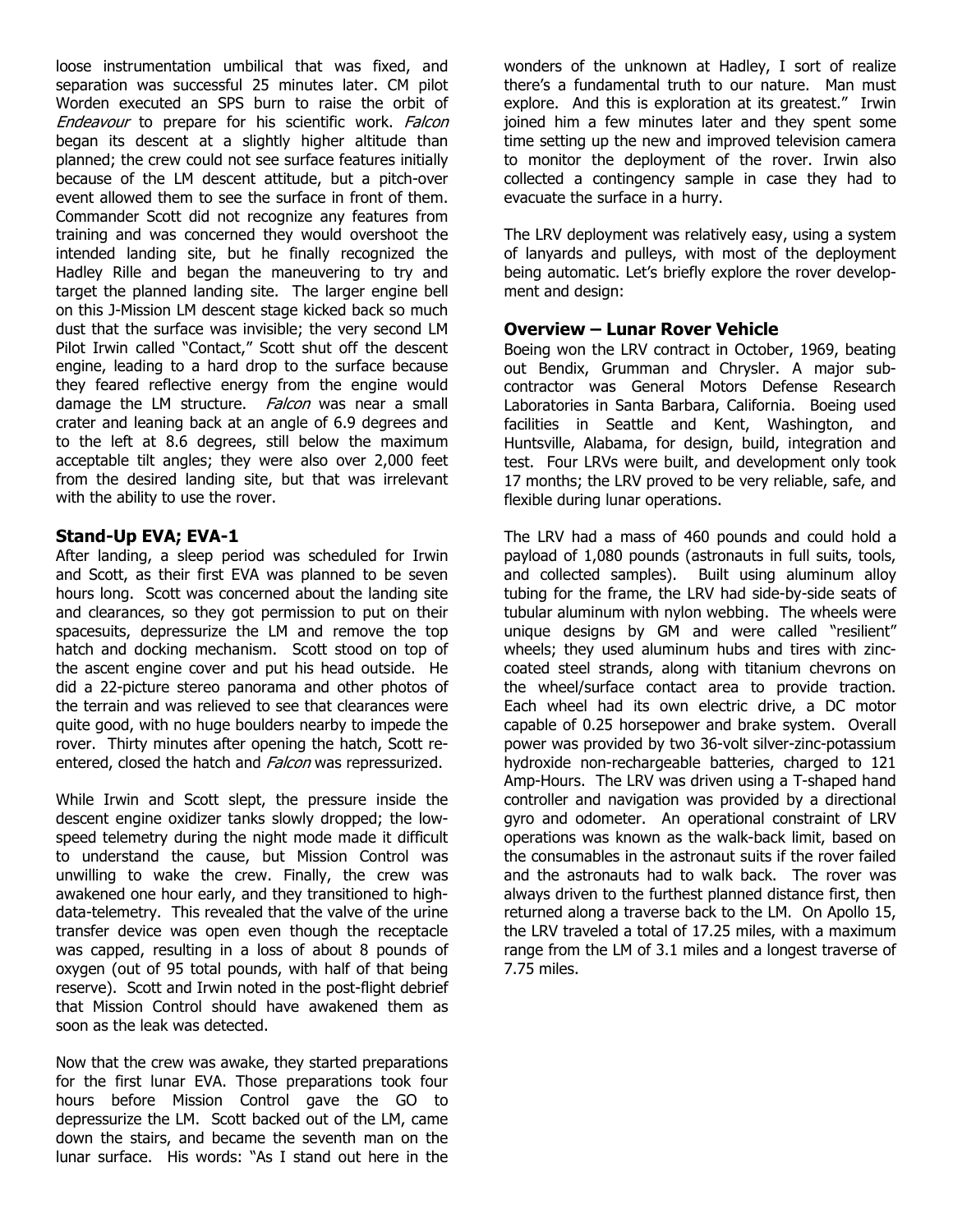

Back to EVA-1: After deploying the LRV, Commander Scott took it for a "spin" in the vicinity of the LM. The Commander always drove, while the LM pilot helped with navigation and observations of formations and possible lunar samples. The LRV had no steering from the front wheels (this mysteriously fixed itself after the first EVA), but this did not hamper the excursion. The EVA commenced at a leisurely 6 mph with the LRV, and Scott and Irwin traveled to the base of Hadley Delta via the Hadley Rille (a rille is defined as a fissure or narrow channel on the moon's surface). They were in search of Elbow crater, which would help them establish exactly where they landed using the vector of distance and direction from their starting point.

Arriving at Elbow crater, they took photographs and Scott aligned the S-Band antenna so that Mission Control could operation the TV camera on the LRV. The crew took four samples from Elbow crater in a radial pattern, then moved on to their second station, St. George crater, which was the main objective of EVA-1. St. George crater was supposed to have ejecta that might reveal information about the interior of Hadley Delta, but no ejecta was seen so they decided to move on to a boulder sitting in the open. They took several samples at the boulder, then collected pebbles from the regolith (surface material). At this point, Mission Control was concerned about the time expended so far on the EVA and directed the crew to proceed back to the LM.

Back at Falcon, Scott and Irwin deployed the ALSEP (Apollo Lunar Surface Experiments Package). Scott had difficulties with the drill used to place heat-flow experiment probes. This drill, the ALSD or Apollo Lunar Surface Drill, was built by Martin Marietta and was one of the only contributions by that heritage company to the Apollo program. Mission Control finally told them to call it a day, after  $6\frac{1}{2}$  hours of EVA. Apparently, during this entire time on the surface, Irwin was unable to get water from his water bag. This extreme dehydration

may have been a factor in Irwin's later health issues (four major heart attacks, the last one being fatal), described in his biography in this profile.

#### **EVA-2**

The second EVA targeted the Mount Hadley Delta region again. The first stop was at a site named Front. Scott felt the terrain variation was uninteresting, so they continued to another site about 1.9 miles away up the Delta. There they sampled a fresh-looking 3-foot crater and took other samples. Most were the common breccias, but there was one with porphyritic basalt, which was more significant geologically. Both crewmembers benefited greatly from their extensive geology training prior to the mission; CM pilot Worden also had extensive training to help him in feature identification and observation from orbit.

Scott explored a 40-foot crater nearby and a core sample was taken from inside the crater. Returning to the LRV, they drove 650 feet to a large boulder, which had a greenish tinge due to magnesium oxide. Continuing to Spur crater, they found and collected many small fragments on the rim. At this point, they saw what became the most famous lunar sample collected during the entire Apollo program. Sample #15415, a rock weighing 9.5 ounces, became known as the "Genesis Rock;" it was pure plagioclase or Anorthosite (extruded magma). Initially it was thought to be from the Moon's primordial crust, but later it was determined to be about 4.1 billion years old, forming after the Moon's crust solidified. It was still one of the oldest samples obtained on any mission. Later analyses of the oldest lunar rock samples found evidence of water in some of those samples, although this sample did not yield that same evidence. Plagioclase is in the Feldspar mineral group and is major constituent mineral on Earth, the lunar highlands and on Mars.



Genesis Rock: Sample 15415 Photo Credit: NASA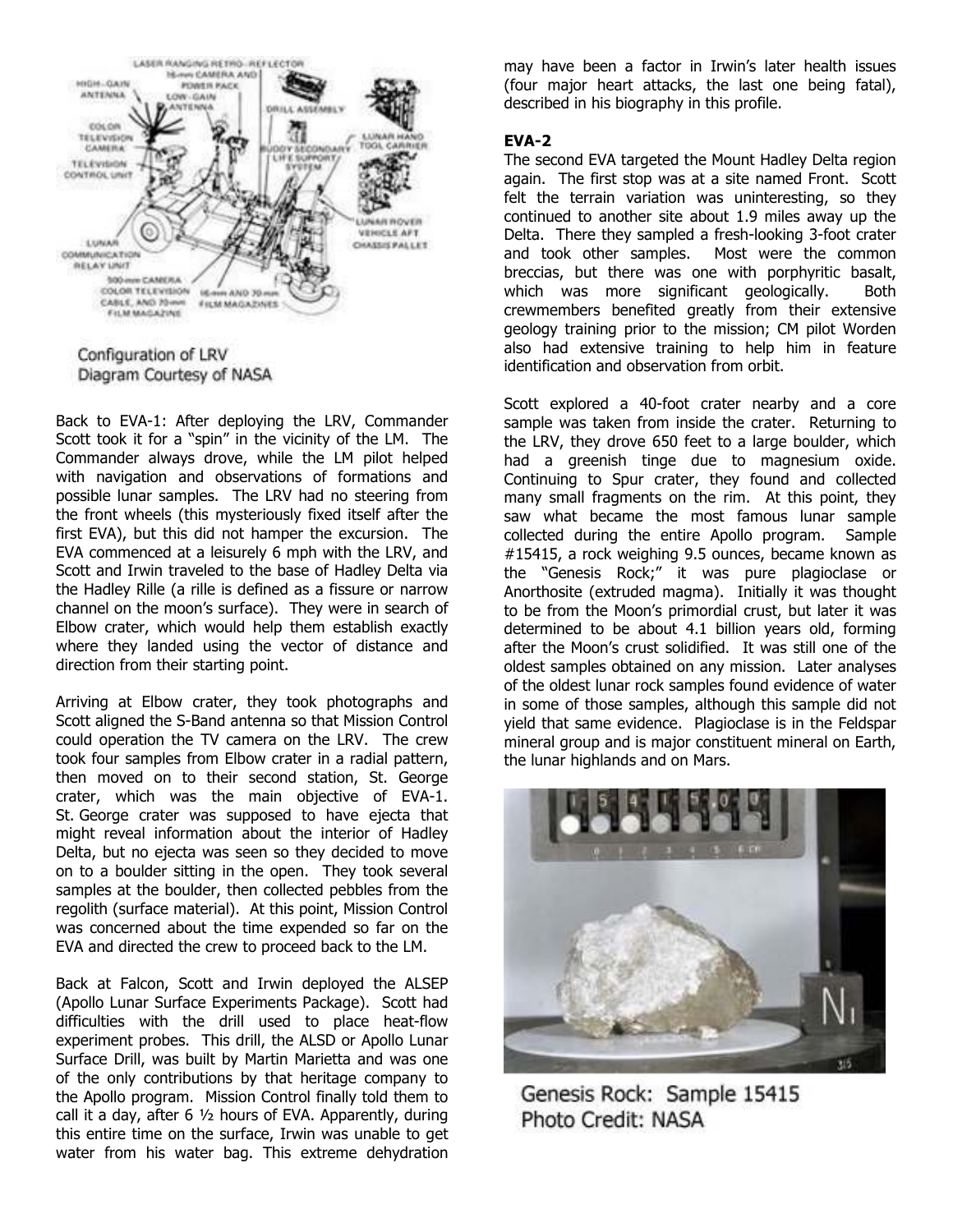Time was running out on the walk-back constraint, so the crew was ordered to collect many small fragments from that same area. They returned to *Falcon* along the same path. At a crater known as Dune, Scott stopped the LRV long enough to collect samples from the area, including from a large basalt rock. Back at the LM, the drilling continued for the heat-flow experiment, but the ALSD would not penetrate more than a few inches before getting stuck. A post-flight analysis found that the drill design was flawed, with the flutes too close together at the joint joining the sections of the stem. A few other experiments were attempted, including an unsuccessful core sample, and the last task of the day was to set up the American flag. The crew had been outside Falcon for 7 hours and 12 minutes.



LM Pilot Jim Irwin Salutes the American flag on the Moon (Falcon and LRV in background) Photo Credit: NASA

#### **EVA-3**

This third EVA was originally intended to traverse to an area known as the North Complex. This was canceled so that the crew could spend more time on trying to extract the core sample. Irwin and Scott slowly managed to work the sample out of the ground, finally retrieving a 7.9-foot sample that had 50 distinct layers. The crew continued to fix problems with the LM static TV camera, then made a film of the LRV in action and then finally set off for Hadley Rille. They arrived at a 50-foot crater near their original target area and decided it met the objective, stopping to collect samples. The regolith was extremely soft and turned out to be among the youngest (newest) material walked on by an astronaut on the moon. They continued to the Rille with an objective to sample exposed bedrock; this was attempted in a couple of areas. This also led to the retrieval of a huge basalt rock dubbed "Great Scott," weighing 21 pounds.

Traversing back to the LM, Scott performed the Galileo experiment with a hammer and a falcon feather, demonstrating that the gravity field of the moon, unhampered by atmospheric drag, would cause the same acceleration in the two bodies and they would reach the surface at the same time. The experiment was

a success; Scott then drove the rover about 300 feet from the LM so that its camera could observe the ascent stage lift-off. He placed a small Bible on the hand controller and then walked to a small hollow where he placed a plaque bearing the names of the fourteen astronaut and cosmonaut fatalities known at that time in 1971. The plaque was accompanied by a Fallen Astronaut statuette (a matter of some controversy after the mission). Scott and Irwin were outside the LM for 4 hours and 50 minutes on EVA-3.

#### **Endeavour in Orbit**

After Falcon departed for the lunar surface, Worden took the CSM to a higher orbit. *Endeavour* was designed with an upgraded Scientific Instrument Module (SIM) bay that had a door that could be jettisoned (that occurred during the translunar coast). The SIM contained a gamma-ray spectrometer and laser altimeter, a mapping camera, and a panoramic camera. Many of the instruments caused difficulties during assembly, integration and test before the launch. Also present were an alpha particle spectrometer and a mass spectrometer, located on a boom. Worden had difficulty with the booms during his scientific observations (an artifact of testing on Earth that could not fully simulate space conditions), but many photographs and analytical data were obtained. A Particles and Fields Subsatellite was released from the SIM bay into lunar orbit after the *Falcon* crew returned; this satellite operated for 17 months, returning data about plasma and energetic particle interactions and mass concentrations on the lunar surface.

Worden also did exercises to ensure he retained muscle integrity and he greeted NASA after emerging from the far side of the moon in different languages. Worden was in orbit alone for nearly four days. Just before Falcon left the surface, he had to perform an 18-second SPS burn to correct for drift over the launch site.

#### **Falcon Departs the Moon; Return to Earth**

The ascent stage of Falcon departed the moon at 17:11:22 GMT on August 2 after 66 hours and 55 minutes on the lunar surface. The camera on the LRV captured the launch and the Air Force theme played as they rapidly ascended (fed from *Endeavour* through Mission Control). Two hours later, Falcon docked with Endeavour, equipment and samples were transferred, and the LM ascent stage was jettisoned and intentionally crashed on the lunar surface. Seismometers left from Apollo 12, 14 and 15 picked up the impact. During the EVAs on the surface, doctors had noticed irregularities in both Scott's and Irwin's heartbeats but did not inform them (Scott was not happy about that decision). As noted earlier and in Irwin's biography, he had several serious heart problems after returning and died in 1991 of a heart attack. The doctors theorized they had both suffered from potassium deficiency due to the hard work on the surface.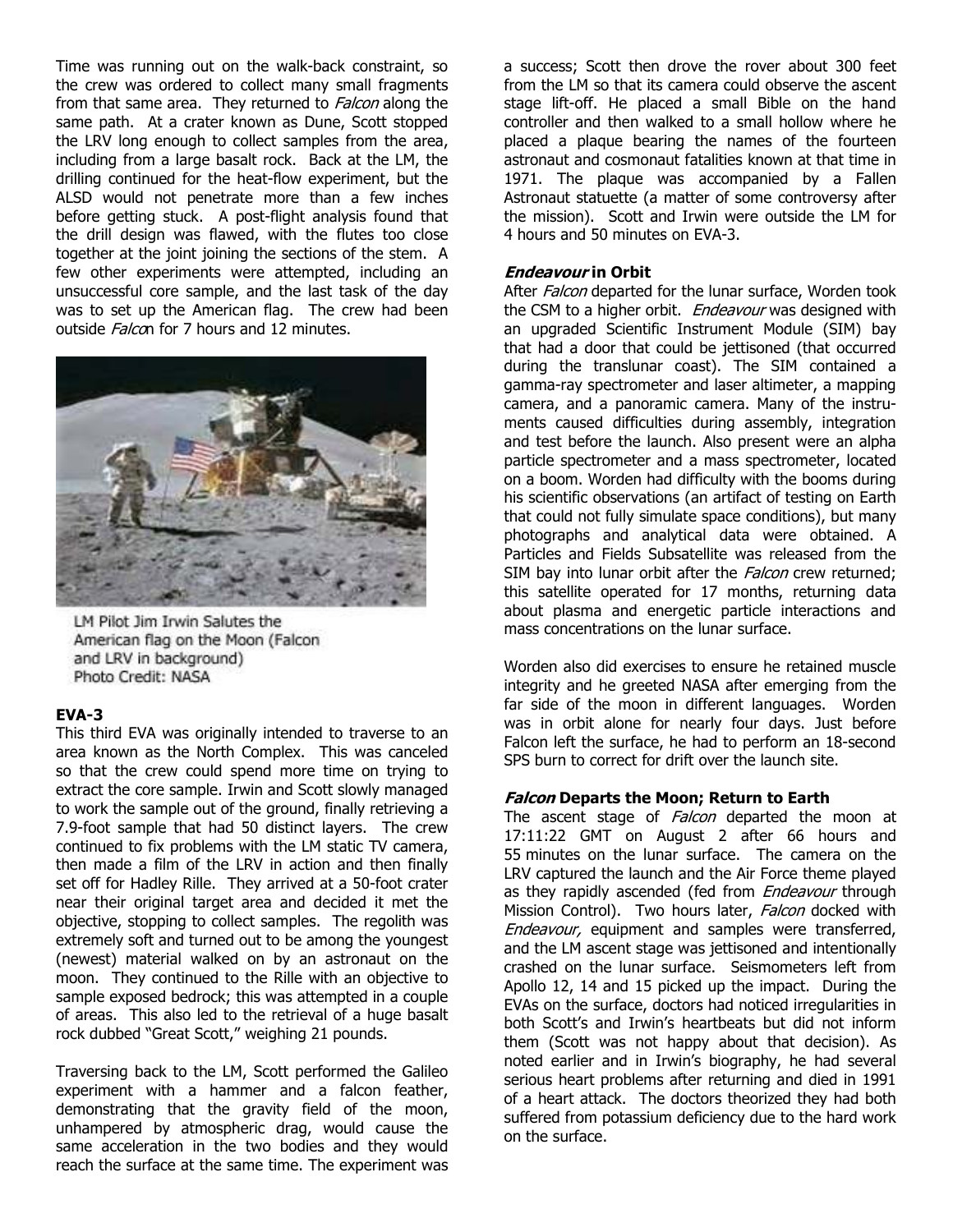The crew spent two more days in orbit around the moon, doing more observations and releasing the subsatellite. On August 4, at 21:22:45 GMT, the SPS engine burned for 2 minutes and 21 seconds, sending the crew into a trans-earth trajectory. The next day, Worden performed a 39-minute EVA at approximately 171,000 nautical miles from Earth to retrieve the film canisters in the SIM. Endeavour approached Earth on August 7, jettisoning the service module and re-entering Earth's atmosphere. One of the main parachutes failed after deploying, but only two were required for a safe splashdown. The crew were recovered by the USS Okinawa after a phenomenally successful mission lasting 12 days, 7 hours, 11 minutes, and 53 seconds. At home, I was so, so happy after seeing the launch and then sharing in the exploits of the crew on the lunar surface (some of those EVAs were after a proper bedtime, but my folks were indulgent and let me watch as much as possible on my summer break). This mission did result in an increase in interest in the Apollo program, primarily due to the interesting scenery at the landing site and the use of the LRV. Sadly, none of the crew ever flew again due to a controversy with a deal they made to carry (without NASA's knowledge) first day covers that they would bring back and sell to fund their children's education. The Fallen Astronaut statue that Scott left on the moon was supposed to be the only version, but the artist tried to sell limited editions of the statue, causing another controversy. The crew was reprimanded, although they did get a partial exoneration after a successful lawsuit by Al Worden and the covers were returned to them.

The first J-mission was a resounding success and NASA now turned to two more J-missions on the manifest: Apollo 16 and Apollo 17. These two missions, which launched in 1972, will be profiled in future MARS STAR editions, coinciding with their  $50<sup>th</sup>$  anniversaries.

#### **David R. Scott Biography**

David R. Scott was born in San Antonio, Texas, on June 6, 1932. His father, Tom William Scott, was a fighter pilot in the Army Air Corps during WWII and rose to the rank of brigadier general; Scott recalls him as being a strict disciplinarian. Young David was sent to a military institute during the three years his father served in the war. By the time his father returned, he was very interested in aviation and was able to go up in military aircraft with his father. Although Scott wanted to attend West Point, he was unable to get an appointment, so he attended the University of Michigan on a swimming scholarship. In the spring of 1950, he received and accepted an invitation to attend West Point, primarily due to his swimming prowess. When Scott graduated from West Point in 1954, he volunteered to be commissioned in the Air Force (the USAF Academy opened that year), graduating  $5<sup>th</sup>$  out of 633.

Scott did pilot training at Marana Air Base in Arizona, then went through additional training at other US Air Force bases before being posted to the 32<sup>nd</sup> Tactical Fighter Squadron in the Netherlands. Hoping to pursue a career as a test pilot, he was advised to get a graduate degree, so Scott enrolled at MIT and received a Master of Science Degree and the degree of Engineer in Aeronautics /Astronautics in 1962. He was chagrined when he was ordered to the USAF Academy to be an instructor and found a sympathetic ear at the Pentagon. His orders were changed to report to the USAF Test Pilot School at Edwards, under the command of Chuck Yeager. He was selected for the Aerospace Research Pilot School, flying high-altitude missions.

In 1963, Scott applied to be part of the third group of astronauts. He intended this to be a temporary detour from his military career. He was accepted and assigned to MIT to supervise the development of the Apollo Guidance Computer. He also served as CAPCOM for the Gemini IV and V missions. He was selected by Deke Slayton as a crew member on Gemini VIII with another space flight rookie Neil Armstrong, impressing other members of the Group 3 astronaut corps, as he had not served as a backup on any missions. The Gemini VIII mission attempted the first docking with the Agena upper stage. The two spacecraft began spinning after the docking and the crew, out of communication range with Mission Control, worked to immediately undock. The Gemini spacecraft began rotating much faster and Armstrong used the RCS (Re-entry Control System) thrusters to stop the tumble. In the mission rules, this use of the RCS required an immediate abort of the mission, necessitating a splashdown in the north Pacific. The main thruster failure was attributed to an electrical short.

Scott was assigned as a backup crew member for Apollo 1 and he and the other crew members spent much of their time at the North American Rockwell plant in Downey, California, supervising the build of the CSM for that mission. In the interim, the Apollo 1 fire took the lives of the primary crew on January 27, 1967 and Scott was assigned to a team to help redesign the CM hatch. He was then assigned to Apollo 8, but that mission was changed and Commander Jim McDivitt preferred to wait for the Apollo 9 mission, testing the LM and CM in earth orbit. Scott followed McDivitt to the Apollo 9 mission as CM pilot. He had extensive responsibilities on that mission that performed rigorous tests and rendezvous and docking maneuvers of the LM and CM.

Scott was named the backup commander of Apollo 12, along with Irwin and Worden as the other backup crew. This put them in line to be the prime crew for Apollo 15, which was publicly announced on March 26, 1970. After returning from that mission, the first-day cover scandal broke. Scott was assigned as a special assistant on the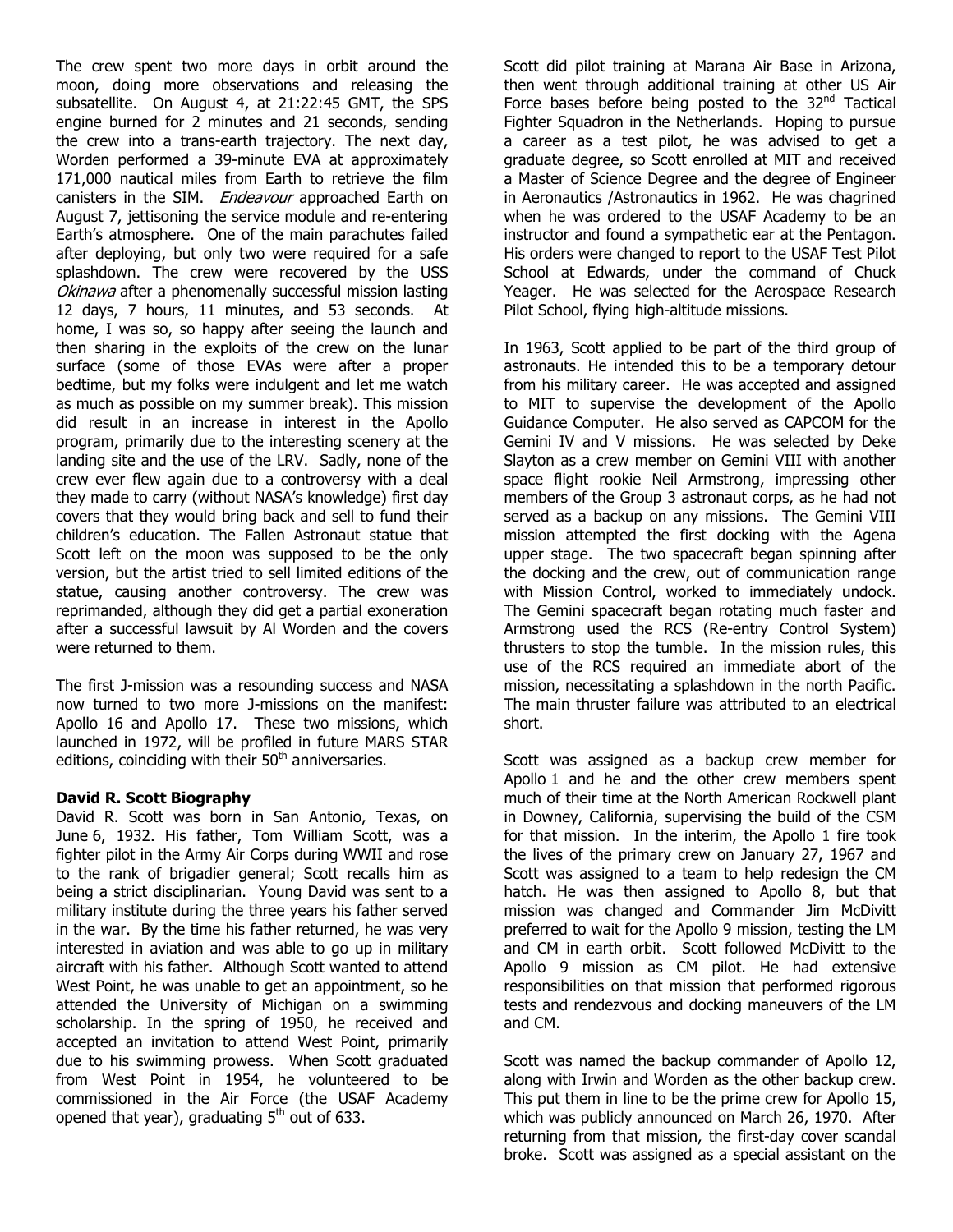Apollo-Soyuz Test Project. He did work on this project in Moscow and became friends with Alexei Leonov. In 1973, Scott was offered the job as deputy director at Dryden Flight Research Center, then he became the Center Director (a civilian role, requiring him to retire from the USAF). He retired from NASA in 1977. After NASA, his career included business projects and consulting work; he had a lucrative career working with Hollywood on various space films, including Apollo 13 and the HBO miniseries *From the Earth to the Moon;* he also worked with the BBC on reporting and space projects and did a dual biography/history of the space race with Alexei Leonov.

Scott was married twice, first to Ann Ott in 1959 and they had two children. Later, he divorced Ann and married Margaret Black, the former vice-chairman of Morgan Stanley. They currently live in Los Angeles (Scott is still alive as of the writing of this article in August, 2021). Scott was forgiven over time for the first-day cover scandal and he was the recipient of many honors and awards, including being inducted into the US Astronaut Hall of Fame in 1993.

#### **Alfred M. Worden Biography**

Al Worden was born in Jackson, Michigan, on February 7, 1932. He was the second of six children and lived on a family farm. He received a one-year scholarship to the University of Michigan, but also applied and was accepted at West Point and at the US Naval Academy. Worden headed to West Point in 1951 and enjoyed the demanding life at that Academy, graduating  $47<sup>th</sup>$  out of 470 in his class. He chose a commission in the Air Force after graduating, hoping for a faster promotion path. He received flight training at Moore Air Force Base in Texas. He found out he loved flying and worked his way through different aircraft types in different squadrons. In 1961, he asked to advance his career by studying Aerospace Engineering at the University of Michigan, earning Master of Science degrees in Aerospace and Instrumentation Engineering in 1963.

Worden then applied to the USAF Test Pilot School but was not selected. His superiors recommended him for an exchange program with the Royal Air Force in the UK at the Empire Test Pilots School in Farnborough. Returning to the States, Worden served as an instructor at the Aerospace Research Pilot School serving under its commander, Chuck Yeager. Worden applied for the third group of astronauts in 1963, but NASA did not want to interfere with (at that time) his pending orders for Farnborough. In 1966, the fifth group of astronauts was recruited; at the same time, the Air Force was seeking qualified candidates for the Manned Orbiting Laboratory (MOL). Worden felt that the MOL project would never get off the ground (very prescient) and he applied to NASA. At the age of 34, he was one of 19 candidates selected.

His early assignments including working on a team in 1966 headed by Pete Conrad to oversee the design and build of the Block II Command Module, which became the version that flew to the Moon. He was at the North American Rockwell plant in Downey when the fire occurred on the pad on January 27, 1967, killing the crew of Apollo 1. When missions picked up again, Worden was assigned to the support crew for Apollo 9, then was elevated to backup CM pilot for Apollo 12, making him the prime CM pilot candidate for Apollo 15. Worden became life-long friends with Apollo 12 prime CM pilot Dick Gordon, and they worked on contingency techniques so that the CM Pilot could bring a crippled craft home.

In 1970, Worden was picked to be prime crew on Apollo 15. As this mission turned into the first J-mission, Worden's training and responsibilities grew and he spent a lot of time working with the legendary Egyptian-American geologist Farouk El-Baz. He did geology training with the rest of the crew and supervised the construction and testing of the CSM at North American Rockwell. Before the mission, Worden appeared on Mister Rogers' Neighborhood to talk about space travel and take questions from the children.

After returning from the mission, where he enjoyed his isolation in orbit around the moon, the first-day cover incident was revealed. At the time, the three members of Apollo 15 were assigned as the back-up crew for Apollo 17. The astronauts were reprimanded and congressional hearings were scheduled (of course). Irwin retired, but Worden was still looking for another job at NASA. Dale Myers, the associate administrator for Manned Space Flight, helped Worden get a position at the Ames Research Center in California. Worden retired from NASA and the Air Force in 1975, having reached the rank of Colonel.

After retiring, Worden worked to re-establish his reputation with other astronauts through the Mercury 7 Foundation, ran for the House of Representatives from the  $12<sup>th</sup>$  congressional district in Florida (losing the primary) and sued NASA about the first-day cover situation; NASA conceded the lawsuit and returned the covers to the astronauts in 1983. Worden held various positions with companies before retiring from the business world in 1996. He wrote a fantastic and bestselling autobiography, Falling to Earth: An Apollo 15 Astronaut's Journey to the Moon, and accepted most of the responsibility for the first-day cover incident in that book. (I highly recommend this book—very truthful, funny, and well-written.) He also wrote a children's book about space exploration and a book of poems.

Worden was married three times, had two daughters with his first wife Pamela Vander Beek and a stepdaughter from his third marriage to Jill Hotchkiss.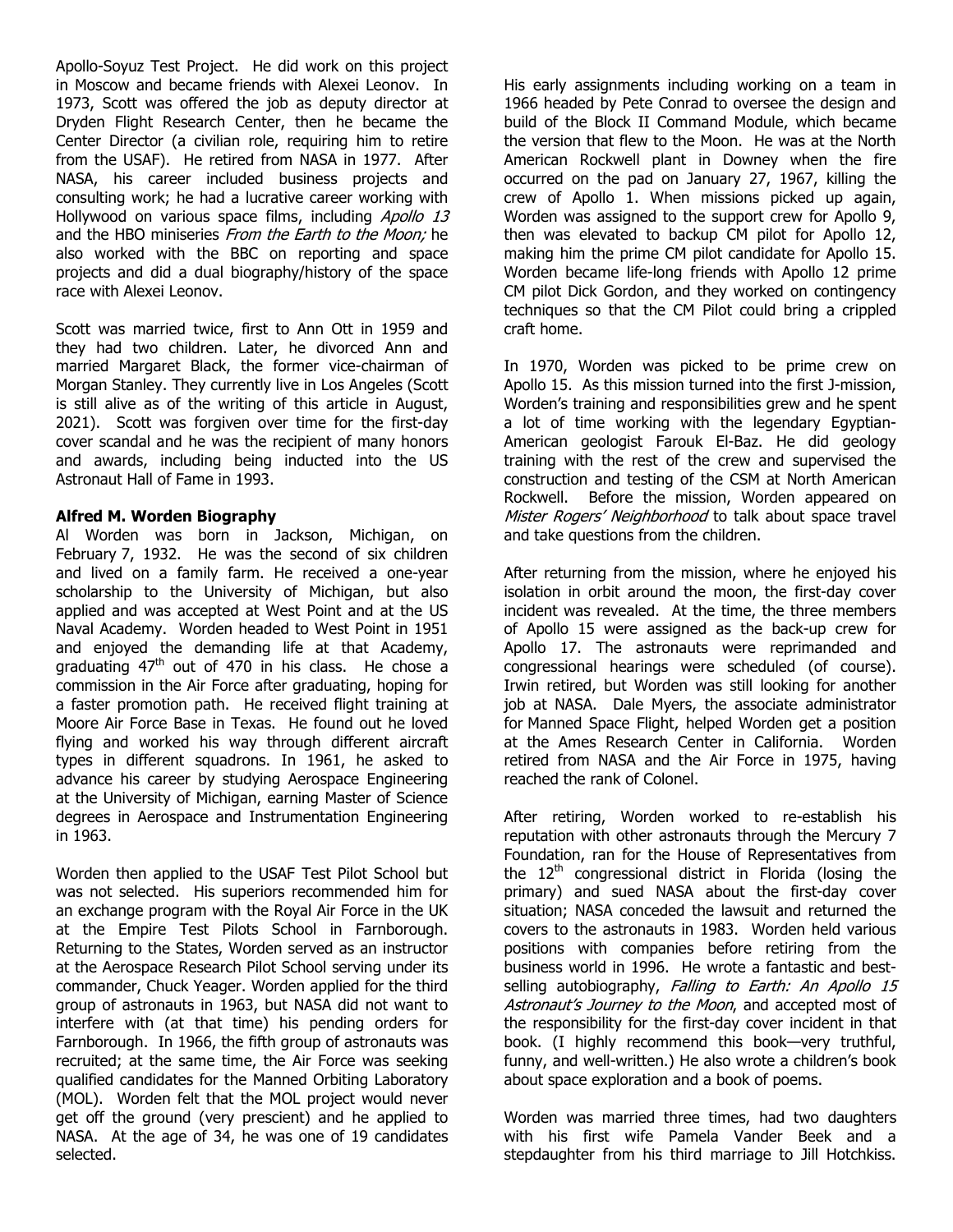He married Vander Beek in 1955 and they divorced in 1969, making him the first astronaut to be divorced before flying in space. Worden died on March 18, 2020, in assisted living, after suffering an infection at home. He received many awards and accolades for his contributions to the Apollo program and is in the Astronaut Hall of Fame.

#### **James B. Irwin Biography/My Remembrances**

Irwin was born on March 17, 1930, in Pittsburgh Pennsylvania. His grandparents on his father's side emigrated from County Tyrone, Ireland. At the age of 12, Irwin told his mother that wanted to go to the moon and hoped to be the first (he ended up being the eighth on the lunar surface). He graduated from high school in Salt Lake City and received an appointment to the US Naval Academy, graduating in 1961. Irwin continued his studies at the University of Michigan, receiving Master of Science degrees in Aeronautical and Instrumentation Engineering. Irwin moved to the Air Force, receiving initial flight training at Hondo and Reese Air bases. He graduated from the Air Force Experimental Flight Test Pilot School in 1961 and the Aerospace Research Pilot School in 1963. Prior to joining NASA, he was chief of the Advanced Requirements Division at the Air Defense Command and received numerous citations.

Irwin was a developmental test pilot for the Lockheed YF-12 (Mach 3 fighter-interceptor and precursor to the SR-71). A student pilot that Irwin was teaching in 1961 crashed their plane, resulting in numerous injuries to both; Irwin had compound fractures, amnesia and nearly lost a leg but for the skills of an Air Force orthopedic surgeon. Irwin applied to NASA and was selected in the group of 19 astronauts in 1966 (same group as Worden). He worked on a team performing environmental qualification testing of the Lunar Module, then was assigned to the support crew of Apollo 10. Irwin was back-up LM pilot for Apollo 12, leading to his assignment on the primary crew for Apollo 15.

After the Apollo mission, Irwin resigned from the Air Force and NASA following the reprimands for the firstday cover incident. While on the Moon, Irwin had a spiritual epiphany and felt the presence of God. He and his wife became born-again Christians and started a ministry known as the High Flight Foundation, which was based in Colorado Springs at that time. Irwin's health was never the same after Apollo 15. In fact, the arrythmia he suffered from on the Moon was considered very serious by Mission Control and they were concerned he had a heart attack at that time. He suffered three heart attacks, starting two years after returning (resulting in a triple-bypass) and finally culminating in his death from a fourth heart attack on August 8, 1991, making him the first moonwalker to pass away. He and his second wife, Mary Ellen Monroe, were married in 1959 and had five children. Irwin wrote several books

and did expeditions trying to find Noah's Ark on Mount Ararat. He is in the Astronaut Hall of Fame.

In 1973, I was a freshman struggling (like most of us did) through the basic classes in Electrical Engineering at the University of Colorado in Boulder. I read that Jim Irwin had published an autobiography of his experiences on the Apollo 15 mission and his deep Christian belief. I called my parents in excitement because Irwin was going to sign the book at a Bible bookstore in Aurora. My Dad went and got a signed copy of "To Rule the Night: The Discovery Voyage of Astronaut Jim Irwin" (I was deep into my second semester, so I couldn't skip classes) and talked to Irwin about my interests and our viewing of his launch in 1971. He gave Irwin our home address. During my sophomore year, I received a short letter from Irwin at the High Flight Foundation telling me that he was doing a presentation at the Engineering school in Boulder about the Apollo 15 mission. My parents came up and we attended the presentation together; I introduced myself and my parents to Irwin after the presentation (he remembered my dad) and we started a real correspondence after that point. He wrote me four or five letters encouraging me in my Engineering studies and I wrote right back, asking him questions and getting advice. It was a wonderful followon to have this mentoring after seeing the launch of Apollo 15. Sadly, I have looked in about every storage box in our house and have not found those letters or my pictures of the launch. I will have to be content with the memories and my eternal gratitude to my late parents for taking me to see the launch.

#### **Resources and Links**

**Apollo Flight Journal:** https://history.nasa.gov/afj/

To Rule the Night: The Discovery Voyage of Astronaut Jim Irwin - Irwin, James B & Emerson, William A. Jr., Published by A.J. Holman, 1973 – Available at Amazon and secondary markets

Falling to Earth: An Apollo 15 Astronaut's Journey to the Moon – Worden, Al & French, Francis, published by Smithsonian Books, 2012 – Available at Amazon and Smithsonian books

Apollo 15 Mission report:

https://www.nasa.gov/mission\_pages/apollo/missions/a pollo15.html

Wikipedia: Astronaut Biographies, general overviews of the mission: https://en.wikipedia.org/wiki/Apollo\_15

#### **On This Date in History**

This section has milestones retrieved from publicly available information for LM, ULA and heritage programs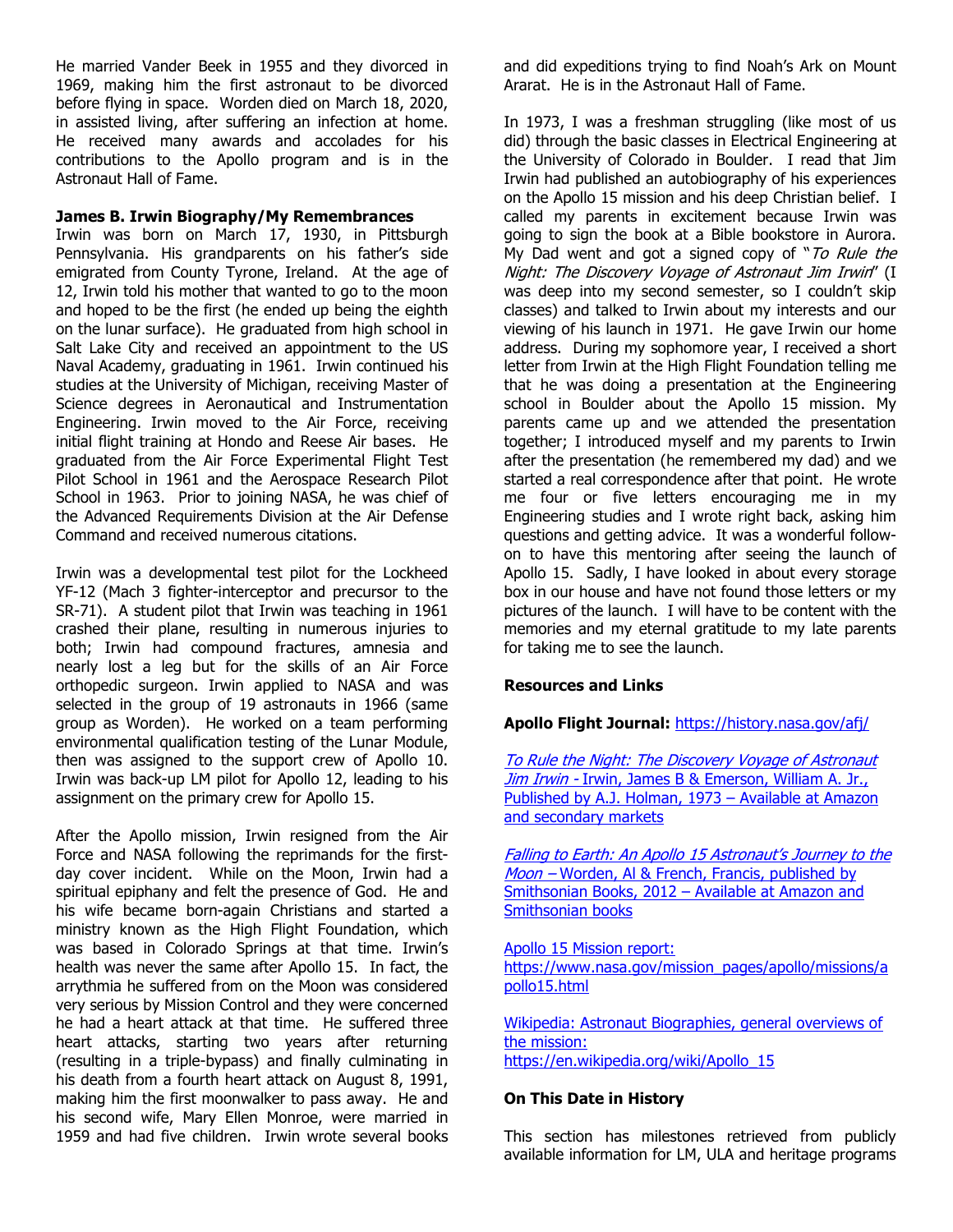from 10 to 60 years ago (2011, 2001, 1991, 1981, 1971, 1961). Delta launches prior to the formation of ULA, unless it included an LM or heritage company payload or upper stage, are not listed. No classified programs are identified, even if the program is now considered unclassified, except for the Discoverer program (Corona). The events reflect milestone activity in the quarter before the release of the MARS STAR ̶ where appropriate, key press releases are also included; significant milestones are in bold. The list is not intended to be all-inclusive due to historical record inaccuracies. Occasionally, a major space milestone not accomplished by any of our heritage programs will be included due to its significance.

# **Events in July (10 to 60 years ago)**

- **07/08/2011: STS-135 (Atlantis) launched, LC-39A, KSC; 4-person crew, Raffaelo MPLM for ISS; Last STS flight**
- 07/15/2011: GPS-IIF-2 launched by ULA Delta IV-M+ (4/2), LC-37B, CCAFS
- 07/12/2001: STS-104 (Atlantis) launched, LC-39B, KSC; 5-person crew, ISS assembly/components
- 7/23/2001: GOES-12 launched by LM Atlas IIA, LC-36A, CCAFS
- 07/29/1991: Lockheed UGM-133 Trident D-5 (four) launched, USS Pennsylvania, ETR
- 07/11/1981: Lockheed UGM-73 Poseidon C3 (four) launched, USS George C. Marshall, ETR
- 07/16/1971: Classified launched by Thorad SLV-2H Lockheed Agena-D, SLC-1W, VAFB
- **07/26/1971: Apollo 15 launched, LC-39A, CCAFS; first use of Lunar Roving Vehicle and First J-Mission; Subject of the Program Profile in this edition of the MARS STAR History Corner**
- 07/01/1961: MM MGM-31 Pershing 1 launched, LC-30A, CCAFS
- 07/07/1961: GD SM-65E Atlas launched, LC-13, CCAFS
- 07/07/1961: Discoverer 26 launched, Thor DM-21, Lockheed Agena-B, LC-75-3-5, VAFB
- 07/12/1961: RCA Tiros-3 (Tiros-C) launched by Thor DM-19 Delta, LC-17A, CCAFS
- 07/12/1961: MIDAS-3 launched by GD Atlas LV-3A Lockheed Agena-B, LC-1-2 Point Arguello; maiden flight of Atlas LV-3A Lockheed Agena-B
- 07/13/1961: Lockheed UGM-27 Polaris A2 launched, LC-29A, CCAFS
- 07/20/1961: MM MGM-31 Pershing 1 launched, LC-30A, CCAFS
- 07/21/1961: MM HGM-25A Titan I launched, LC-20, **CCAFS**
- **07/21/1961: Mercury-Redstone 4 (Liberty Bell – Gus Grissom) launched, LC-5; spacecraft sank during recovery operations. Second manned US spaceflight; significant space milestone**
- 07/21/1961: Discoverer 27 launched by Thor DM-21 Lockheed Agena B, LC-75-3-4, VAFB; **LAUNCH FAILURE**
- 07/25/1961: MM HGM-25A Titan I launched, LC-19, **CCAFS**
- 07/31/1961: GD SM-65E Atlas launched, LC-11, CCAFS

# **Events in August (10 to 60 years ago)**

- **08/05/2011: LM/NASA Juno Spacecraft launched (mission to Jupiter) by ULA Atlas V 551, LC-41, CCAFS**
- 08/06/2011: LM BSAT-3c/JCSAT-110R launched on Ariane 5 ECA, ELA-3, Kourou, French Guiana (also launched Astra 1N satellite).
- 08/06/2001: DSP-21 launched by LM Titan IVB (402)/IUS, LC-40, CCAFS
- **08/08/2001: LM Genesis launched by Delta II 7325-9.5, LC-17A, CCAFS; Genesis parachute failed to deploy on September 8, 2004, but samples were obtained (PARTIAL SPACECRAFT FAILURE AT RETURN)**
- 08/10/2001: STS-105 (Discovery) launched, LC-39A, KSC; 7-person crew, ISS assembly, Leonardo MPLM
- 08/02/1991: STS-48 (Atlantis) launched, LC-39A, KSC; 5-person crew, TDRS-5 deployment
- 08/30/1991: Lockheed UGM-133 Trident D-5 launched, USS Kentucky, ETR
- 08/06/1981: FLTSATCOM 5 launched by GD Atlas SLV-3D/Centaur-D1AR, LC-36A; **LAUNCH FAILURE**, Payload Fairing collapsed
- 08/13/1981: Lockheed UGM-96 Trident 1 C4 (four) launched, USS John C. Calhoun, ETR
- 08/22/1981: Lockheed UGM-73 Poseidon C3 launched, USS Nathanael Greene, ETR
- 08/28/1981: Lockheed UGM-96 Trident 1 C4 launched (four), USS Simon Bolivar, ETR
- 08/07/1971: Multiple technology demonstration satellites launched, GD Atlas E/F, BMRS-A2, VAFB
- 08/12/1971: Classified launched by Titan III (24)B, SLC-4W, VAFB; maiden flight of Titan III (24)B
- 08/02/1961: Lockheed UGM-27 Polaris A2 launched, LC-29A, CCAFS
- 08/04/1961: Discoverer 28 launched, Thor DM-21 Lockheed Agena-B, LC-75-3-4, VAFB; **LAUNCH FAILURE**
- 08/04/1961: MM HGM-25A Titan I launched, LC-20, **CCAFS**
- 08/09/1961: GD SM-65F Atlas launched, LC-13, CCAFS; maiden flight of Atlas F
- 08/10/1961: MM MGM-31 Pershing 1 launched, LC-30A, CCAFS; **LAUNCH FAILURE**
- 08/12/1961: Lockheed UGM-27 Polaris A1 launched (six); USS Abraham Lincoln, ETR
- 08/18/1961: Lockheed UGM-27 Polaris A2 launched, USNS Observation Island, ETR; **LAUNCH FAILURE**
- 08/22/1961: MM MGM-31 Pershing 1 launched, LC-30A, CCAFS
- 08/23/1961: GD SM-65D Atlas launched, LC-576B-3, VAFB
- 08/23/1961: Ranger 1 launched by GD Atlas LV-31 Lockheed Agena-B; **PARTIAL FAILURE OF AGENA**